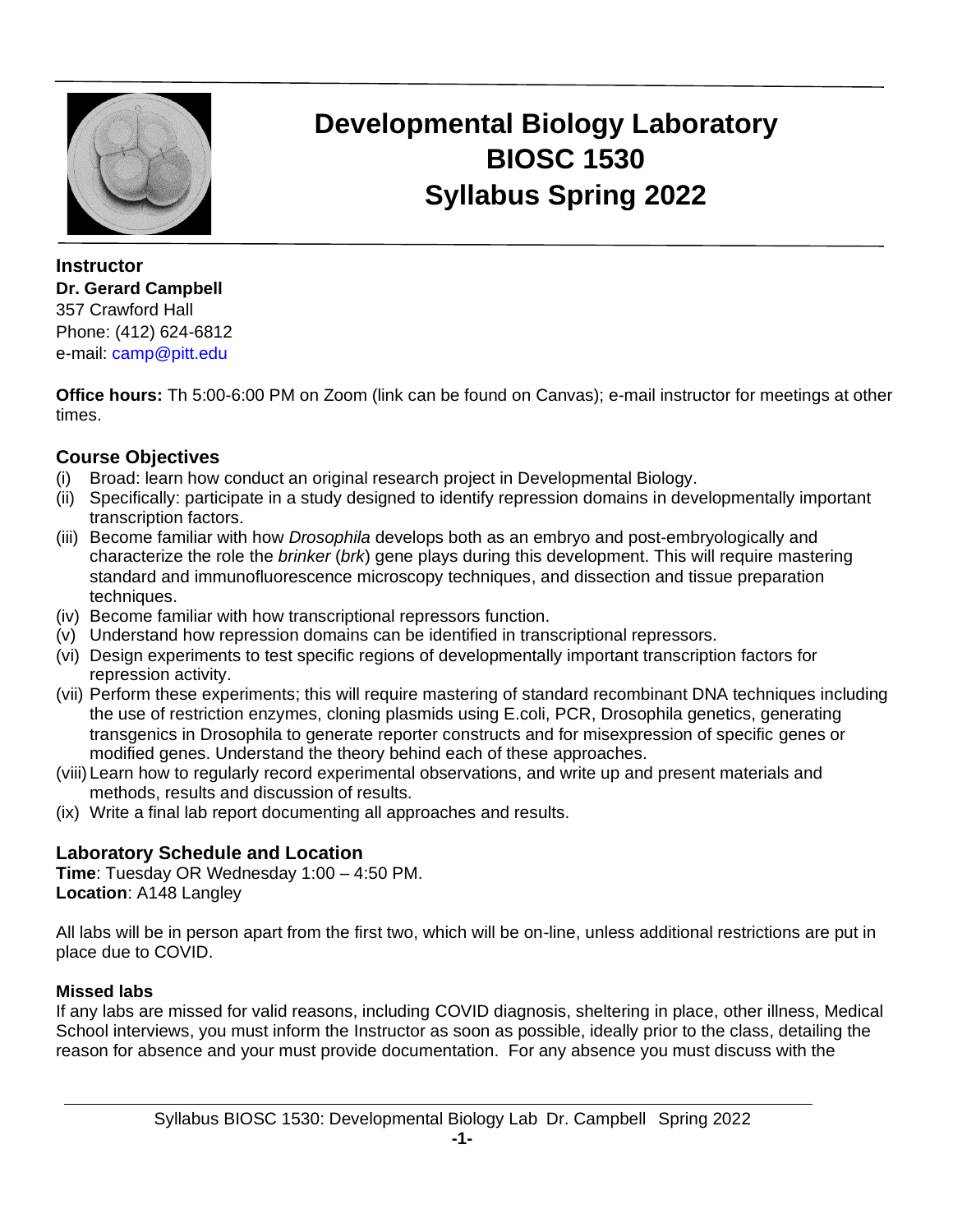Instructor how to make up anything that was missed. An absence will not excuse any expectations for subsequent labs.

# **Laptop**

You must bring a laptop to lab each week to access LabArchives, perform activities and record data.

# **Textbook**

There is no assigned text book. The book used for the lecture course, Principles of Development, by Lewis Wolpert; Cheryl Tickle; Alphonso Martinez Arias, will help in understanding many of the subjects covered in these laboratory classes. Also, some of the topics will have been covered in 0350 Genetics, so review your notes from that course.

# **Communication**

The Instructor may contact you via your official Pitt e-mail so that it is important that you read this regularly. The official Pitt e-mail communication policy can be found [here.](https://www.as.pitt.edu/e-mail-communication-statement-syllabi#:~:text=Each%20student%20is%20issued%20a,pitt.edu)%20upon%20admittance.&text=If%20e%2Dmail%20is%20lost,their%20University%20e%2Dmail%20address.)

# **Canvas**

A Canvas site is available for this course and will be used to post announcements, some other materials, and grades.

**Discussion.** Post course-related questions here.

# **LabArchives**

A LabArchives (Electronic Research Notebooks) site will be made available for this course. This site can be found on your main my.pitt page. You will be sent an e-mail inviting you to join the site for this lab. Most files for use in the course will be posted on LabArchives. Before each class download and read any files found in the folder for that particular lab. Read the protocol file for the lab; this will identify additional protocol files that you need to download and read. The Quiz at the beginning of lab is designed to test whether you have read those files.

# **Top Hat**

A Top Hat site will be made available for this course. You will be sent an e-mail inviting you to join the site for this lab.

# **Assignments**

## **Activities**

Specific 'Activities' will be assigned to be completed before, during or after lab. This will include Quizzes, but may include other miscellaneous tasks that will vary from week to week. Quizzes will be conducted on Canvas or Top Hat at a specific time for which you will be given notification. Details of other activities will be provided later. For each activity you will be given a percentage grade. All activities for which you did not get 100% must be retaken, unless indicated otherwise; the number of retakes will be limited, how many are available will vary with specific activity. To pass the course you must get 100% on all the activities after retake, if necessary. Your final grade will be based on your initial scores, as outlined below.

## **Lab Notebook and Record Files**

There is a folder on your LabArchives page with this name. Here you will record everything you do each week. Rules and advice on how to do this can be found in the 'Lab Notebooks' protocol file in the Protocols folder on LabArchives. You will also record experimental material and data in specific Record Files; how to do this and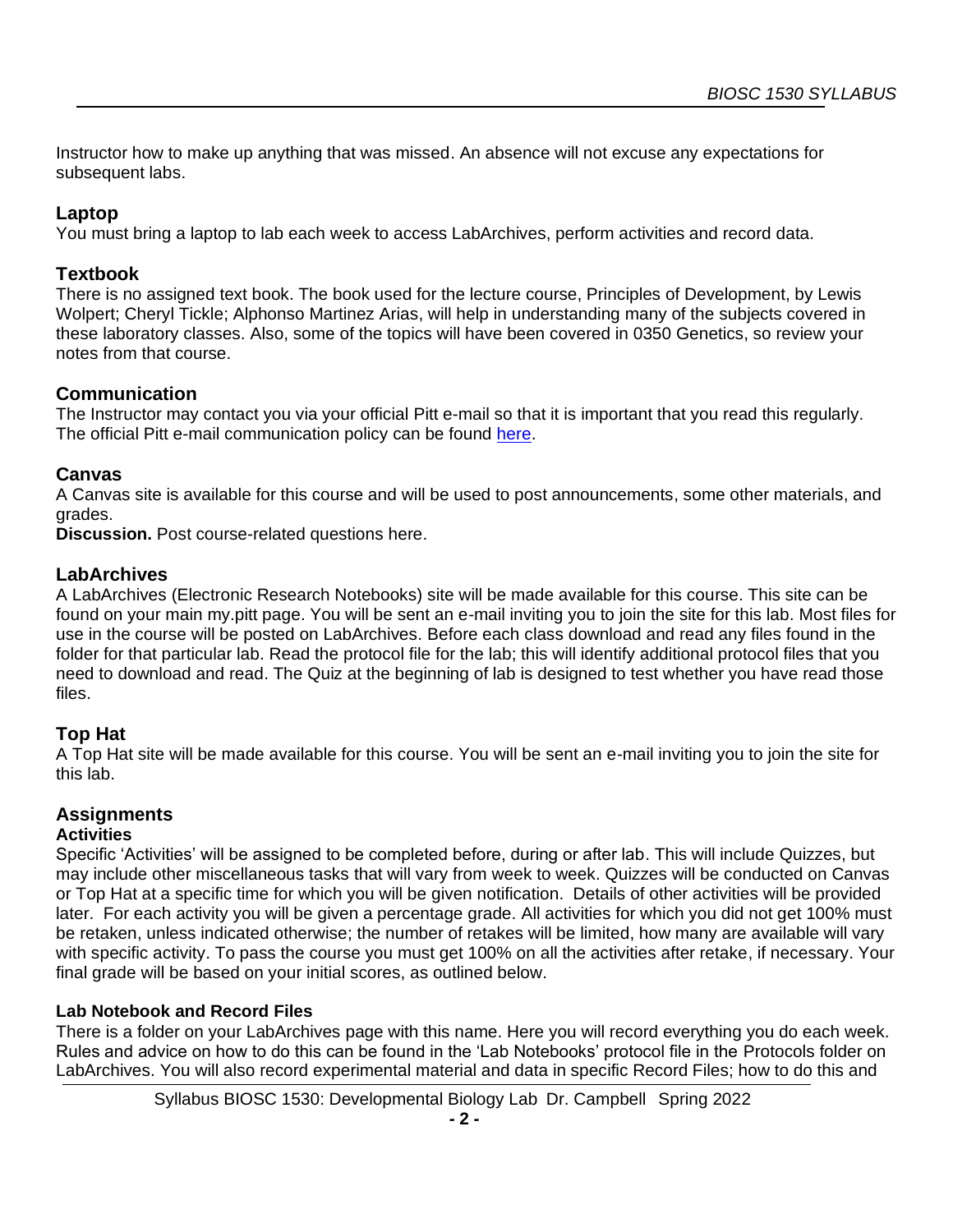what to record will be explained in each lab. Your notebooks and Record Files will be reviewed 3 times; before each review you will be provided with a rubric of what is expected to have been recorded. Each review will be classified based on the expectations outlined in the rubric into the following classes:

- A = Exceptional
- B = Meets Expectations
- C = Needs Improvement
- $F =$  incomplete or far below expectations

For any grades below B you must update your notebook for a regrade. To pass the course you must achieve at least a B on each of the reviews after regrade, if necessary. Your final grade will be based on your initial grade, as outlined below.

#### **Lab report**

This will have a format similar to that of most research papers, i.e. Abstract, Introduction, Materials and Methods, Results and Discussion. You will write up two preliminary 'draft' versions of sections of the report after specific labs and then update those based on comments and include more recent data to produce a final report. For each of these three you will be provided with details on how to do this along with expectations in a rubric. Each draft and the final report will be graded as for the Lab Notebooks into A, B, C and F classes based on the expectations outlined in the rubric. For any grades below B the draft or final report must be revised and resubmitted. To pass the course you must achieve at least a B on each of the reviews after regrade, if necessary. Your final grade will be based on your initial grade, as outlined below.

#### **Get Help!**

#### *Office hours* **(on line with Zoom).**

The office hour at 5 PM on Thursdays will be communal, so all participants will be present in the same Zoom meeting.

*Individual meeting with Instructor***:** If you would like one-on-one time with the Instructor, e-mail to arrange for an individual meeting.

*Personal questions***:** e-mail instructor directly questions that are personal or not relevant to the rest of the class, such as an issue with a grade. If an answer is not received within 48 hrs, resend. But questions regarding course information should be asked on Discussions on Canvas.

## **Final Grade**

As indicated above, to pass the course (get a C or above) you must:

(i) Get 100% on all the activities after retake, if necessary

(ii) Achieve at least a B on each of the three Lab Notebook and Record File reviews after regrade, if necessary. (iii) Achieve at least a B on each of the three reviews of the Lab report drafts and final version after regrade, if necessary.

Your final grade will be assessed on a Specification Grading approach where you have to meet specific expectations in different Assignment categories to achieve a particular grade; these categories are Activities, Lab Notebook and Record Files and Lab report. Expectations are outlined in the following table: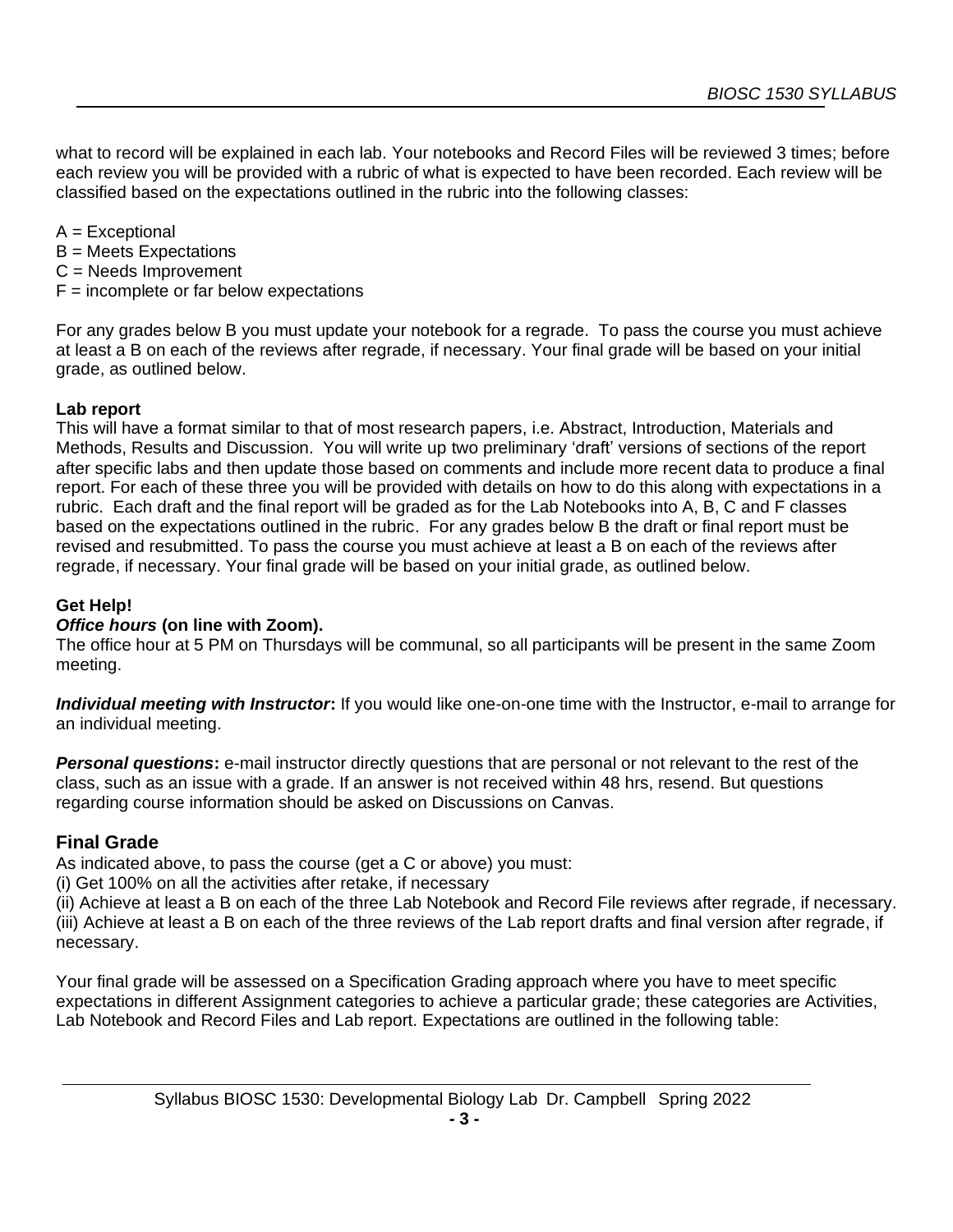| Grade        | <b>Activities</b> | <b>Lab Notebook and Record Files</b> |                 |                   | Lab report                       |                    |              |
|--------------|-------------------|--------------------------------------|-----------------|-------------------|----------------------------------|--------------------|--------------|
|              |                   | Labs 2-4                             | Labs<br>5,7,8,9 | <b>Labs 10-14</b> | Draft <sub>1</sub>               | Draft <sub>2</sub> | <b>Final</b> |
| A            | $>92\%$           | A                                    | A               | A                 | A                                | A                  | A            |
| A-           | $>90\%$           | At least two As, no lower than B     |                 |                   | At least one A, no lower than B  |                    |              |
| B+           | $>87\%$           | B                                    | B               | B                 | B                                | B                  | B            |
| B            | $>83\%$           | B                                    | B               | B                 | At least two Bs, no lower than C |                    |              |
| B-           | $>80\%$           | At least one B, no lower than C      |                 |                   | At least one B, no lower than C  |                    |              |
| C+           | >75%              | C                                    | C               | $\mathsf{C}$      | C                                | C                  | C            |
| $\mathsf{C}$ | $>70\%$           | At least two Cs                      |                 |                   | At least two Cs                  |                    |              |
| $C -$        | $>60\%$           | At least one C                       |                 |                   | At least one C                   |                    |              |
| D            | $>50\%$           | F                                    | F               | F                 | F                                | F                  | F            |
| F            | <40               | F                                    | F               | F                 | F                                | F                  | F            |

#### SO YOUR GRADE IS NOT BASED ON A COMBINED AVERAGE OF ALL YOUR SCORES; **THERE IS NO 'FINAL PERCENTAGE'** UPON WHICH YOUR GRADE WILL BE BASED

To achieve a specific grade you have to meet all the expectations for that grade, so that for an A you have to get more than an average of 92% on the 1<sup>st</sup> attempt of the Activities, have an A in all Lab Notebook reviews and Lab report grades.

## **G Grades**

If you wish to petition for a G grade, you must submit a request for this grade in writing via e-mail to Dr. Campbell, and you must document your reason(s). If approved, you will be assigned specific tasks that you must complete to remove the G grade. Remember that G grades, according to SAS guidelines, are to be given only when students who have been attending a course and have been making regular progress are prevented by circumstances beyond their control from completing the course after it is too late to withdraw. If you miss the final exam, you may receive a G grade if the above conditions are met. If you have a valid issue affecting your performance in the course then it is not appropriate to finish the course and then petition for a G grade after you have failed: you must make the instructor aware of any issues before completing the course. After completing the course, any request for a G grade will be ignored. Also note that the final decision on the award of a G grade is that of the Dean and not Dr. Campbell.

# **COVID statement**

During this pandemic, it is extremely important that you abide by the [public health regulations](https://www.alleghenycounty.us/Health-Department/Resources/COVID-19/COVID-19.aspx) the University of Pittsburgh['s health standards and guidelines,](https://www.policy.pitt.edu/university-policies-and-procedures/covid-19-standards-and-guidelines) and [Pitt's Health Rules.](https://www.coronavirus.pitt.edu/healthy-community/pitts-health-rules) These rules have been developed to protect the health and safety of all of us. Universal [face covering](https://www.coronavirus.pitt.edu/frequently-asked-questions-about-face-coverings) is required in all classrooms and in every building on campus, without exceptions, regardless of vaccination status. This means you must wear a face